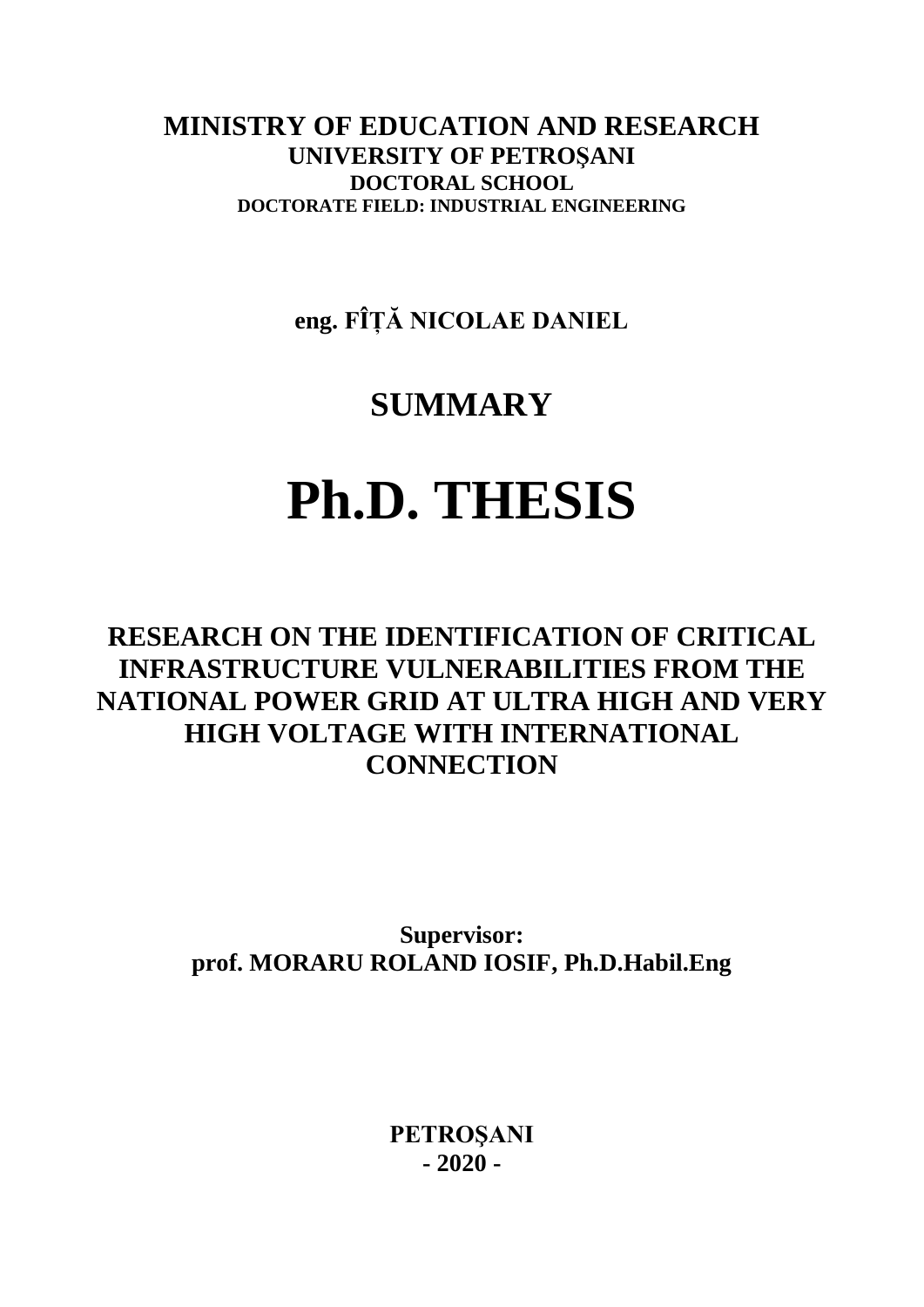#### **CONTENTS**

| Foreword                                                                                       |    |
|------------------------------------------------------------------------------------------------|----|
| Contents                                                                                       |    |
| Abbreviation                                                                                   | 7  |
| List of figures                                                                                | 8  |
| List of tables                                                                                 | 10 |
| The importance and necessity of the theme. The objectives and structure of the doctoral thesis | 13 |

#### **PART I**

#### **THE CURRENT STAGE OF THE LEGISLATIVE, CONCEPTUAL AND METHODOLOGICAL FRAMEWORK FOR APPROACHING CRITICAL INFRASTRUCTURES IN THE NATIONAL POWER GRID**

| THE LEGISLATIVE AND STRUCTURAL FRAMEWORK ON POWER CRITICAL                                                                 |                                                                                                                                                                                                                                                                                                                                                                                                                                                                                                                                                                                                       |  |  |  |  |  |  |  |
|----------------------------------------------------------------------------------------------------------------------------|-------------------------------------------------------------------------------------------------------------------------------------------------------------------------------------------------------------------------------------------------------------------------------------------------------------------------------------------------------------------------------------------------------------------------------------------------------------------------------------------------------------------------------------------------------------------------------------------------------|--|--|--|--|--|--|--|
| <b>INFRASTRUCTURES</b>                                                                                                     | 19                                                                                                                                                                                                                                                                                                                                                                                                                                                                                                                                                                                                    |  |  |  |  |  |  |  |
| Legislative framework on critical infrastructures                                                                          | 19                                                                                                                                                                                                                                                                                                                                                                                                                                                                                                                                                                                                    |  |  |  |  |  |  |  |
| Concepts and basics concepts of the research field                                                                         |                                                                                                                                                                                                                                                                                                                                                                                                                                                                                                                                                                                                       |  |  |  |  |  |  |  |
| The industrial sectors related to the national/european critical infrastructures and the responsible public<br>authorities | 25                                                                                                                                                                                                                                                                                                                                                                                                                                                                                                                                                                                                    |  |  |  |  |  |  |  |
| The security plans for operators<br>1.4.                                                                                   |                                                                                                                                                                                                                                                                                                                                                                                                                                                                                                                                                                                                       |  |  |  |  |  |  |  |
| National Power Grid - system generating critical infrastructures<br>1.5.                                                   |                                                                                                                                                                                                                                                                                                                                                                                                                                                                                                                                                                                                       |  |  |  |  |  |  |  |
| The purpose and requirements of the National Power Grid                                                                    |                                                                                                                                                                                                                                                                                                                                                                                                                                                                                                                                                                                                       |  |  |  |  |  |  |  |
| 1.7.<br>The operation of the National Power Grid in the regional electricity organizations from Europe                     |                                                                                                                                                                                                                                                                                                                                                                                                                                                                                                                                                                                                       |  |  |  |  |  |  |  |
| 1.8.<br>The interconnection of the National Power Grid with the neighboring power grids                                    |                                                                                                                                                                                                                                                                                                                                                                                                                                                                                                                                                                                                       |  |  |  |  |  |  |  |
| 1.9.<br>The operation of the National Power Grid                                                                           |                                                                                                                                                                                                                                                                                                                                                                                                                                                                                                                                                                                                       |  |  |  |  |  |  |  |
| The National Power Grid states                                                                                             | 34                                                                                                                                                                                                                                                                                                                                                                                                                                                                                                                                                                                                    |  |  |  |  |  |  |  |
| The defects typology in the operation of the National Power Grid                                                           | 36                                                                                                                                                                                                                                                                                                                                                                                                                                                                                                                                                                                                    |  |  |  |  |  |  |  |
|                                                                                                                            |                                                                                                                                                                                                                                                                                                                                                                                                                                                                                                                                                                                                       |  |  |  |  |  |  |  |
|                                                                                                                            |                                                                                                                                                                                                                                                                                                                                                                                                                                                                                                                                                                                                       |  |  |  |  |  |  |  |
|                                                                                                                            | 37                                                                                                                                                                                                                                                                                                                                                                                                                                                                                                                                                                                                    |  |  |  |  |  |  |  |
|                                                                                                                            | 37<br>43                                                                                                                                                                                                                                                                                                                                                                                                                                                                                                                                                                                              |  |  |  |  |  |  |  |
| 2.2.<br>51                                                                                                                 |                                                                                                                                                                                                                                                                                                                                                                                                                                                                                                                                                                                                       |  |  |  |  |  |  |  |
| 2.3.<br>2.4.                                                                                                               |                                                                                                                                                                                                                                                                                                                                                                                                                                                                                                                                                                                                       |  |  |  |  |  |  |  |
| 54                                                                                                                         |                                                                                                                                                                                                                                                                                                                                                                                                                                                                                                                                                                                                       |  |  |  |  |  |  |  |
|                                                                                                                            |                                                                                                                                                                                                                                                                                                                                                                                                                                                                                                                                                                                                       |  |  |  |  |  |  |  |
|                                                                                                                            |                                                                                                                                                                                                                                                                                                                                                                                                                                                                                                                                                                                                       |  |  |  |  |  |  |  |
|                                                                                                                            | 60                                                                                                                                                                                                                                                                                                                                                                                                                                                                                                                                                                                                    |  |  |  |  |  |  |  |
|                                                                                                                            | 60                                                                                                                                                                                                                                                                                                                                                                                                                                                                                                                                                                                                    |  |  |  |  |  |  |  |
|                                                                                                                            | 60                                                                                                                                                                                                                                                                                                                                                                                                                                                                                                                                                                                                    |  |  |  |  |  |  |  |
|                                                                                                                            | 61                                                                                                                                                                                                                                                                                                                                                                                                                                                                                                                                                                                                    |  |  |  |  |  |  |  |
| Causality of the risks                                                                                                     | 62                                                                                                                                                                                                                                                                                                                                                                                                                                                                                                                                                                                                    |  |  |  |  |  |  |  |
|                                                                                                                            |                                                                                                                                                                                                                                                                                                                                                                                                                                                                                                                                                                                                       |  |  |  |  |  |  |  |
|                                                                                                                            | <b>Chapter 1</b><br>THE ROLE AND IMPORTANCE OF CRITICAL INFRASTRUCTURES IN THE<br><b>Chapter 2</b><br><b>CONTEXT OF THE NATIONAL SECURITY</b><br>The concept of critical infrastructure<br><b>Power Security</b><br>The life cycle of critical infrastructures<br>The current state of research on critical infrastructures<br>THE METHODOLOGY FOR ASSESSING THE RISKS ASSOCIATED<br><b>Chapter 3</b><br><b>WITH</b><br>CRITICAL INFRASTRUCTURES AND<br><b>INTEGRATING</b><br><b>SECTORAL</b><br><b>RISK</b><br><b>ASSESSMENTS</b><br>Introduction<br>Legislative framework<br>Purpose and objectives |  |  |  |  |  |  |  |

#### **PART II**

#### **CONTRIBUTIONS CONCERNING THE IDENTIFICATION OF VULNERABILITIES OF CRITICAL INFRASTRUCTURES FROM NATIONAL POWER GRID OF ULTRA AND VERY HIGH VOLTAGE WITH INTERNATIONAL CONNECTION**

#### **Chapter 4 GIS MODELING OF THE POWER TRANSMISSION GRID – STRATEGIC OBJECTIVE OF NATIONAL IMPORTANCE** 67 4.1. The GIS program presentation 67

|            |  |  |  |  | 4.2. Spatial modeling and analysis of maps related to the Power Transmission Grid using ArcGis |  |  |
|------------|--|--|--|--|------------------------------------------------------------------------------------------------|--|--|
| subprogram |  |  |  |  |                                                                                                |  |  |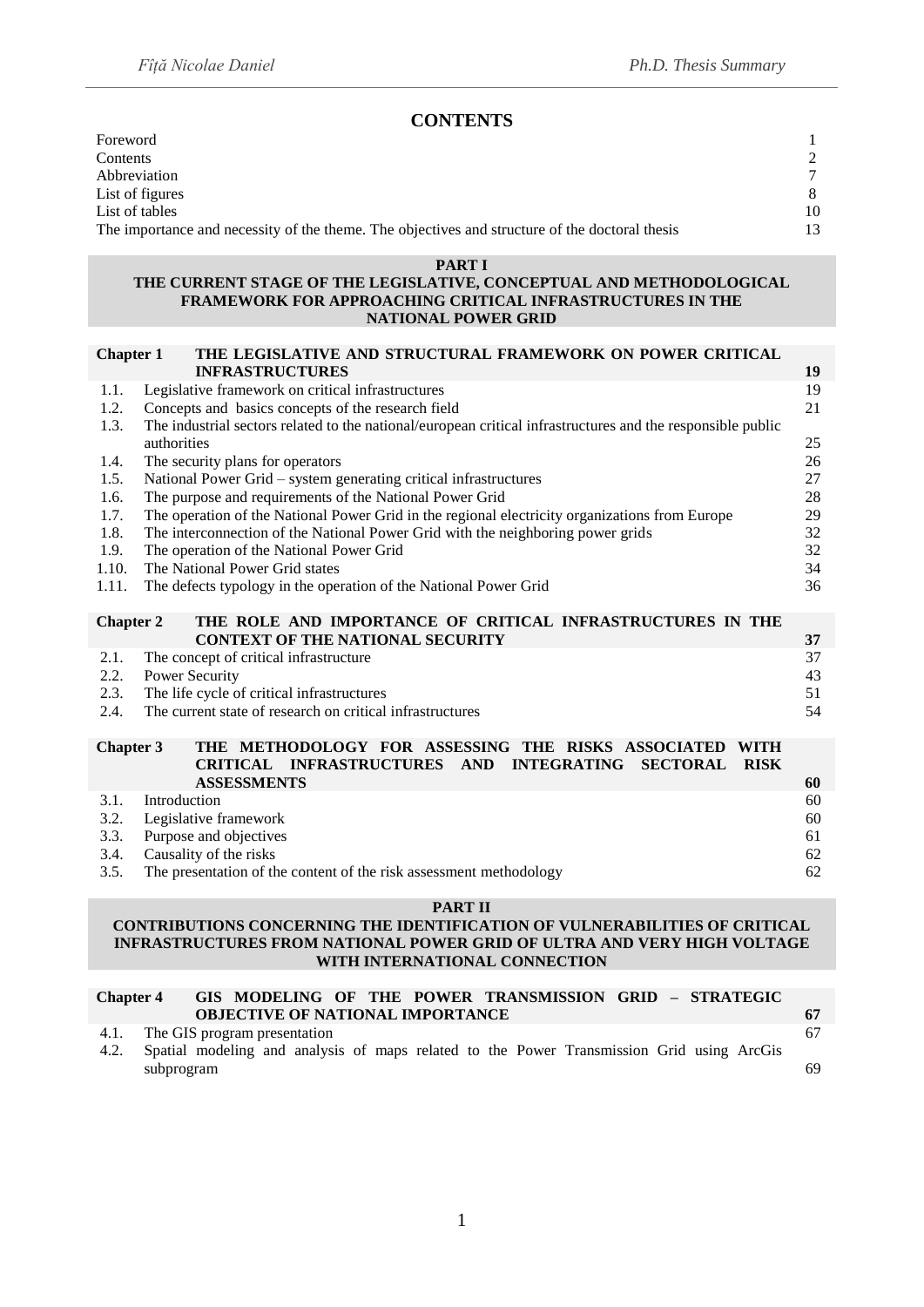|                      | <b>CONSTRUCTIVE - REGIONAL DELIMITATION AND IDENTIFICATION OF THE</b><br><b>Chapter 5</b><br>CRITICAL INFRASTRUCTURES OF NATIONAL AND INTERNATIONAL<br>STRATEGIC INTEREST FROM POWER TRANSMISSION GRID                                                                                                                                                                                                                                                   | 77                       |  |  |  |  |  |
|----------------------|----------------------------------------------------------------------------------------------------------------------------------------------------------------------------------------------------------------------------------------------------------------------------------------------------------------------------------------------------------------------------------------------------------------------------------------------------------|--------------------------|--|--|--|--|--|
| 5.1.<br>5.2.         | The constructive – regional delimitation of the critical infrastructures related to the development regions<br>The identification of the critical infrastructures of national and international interest                                                                                                                                                                                                                                                 | 77<br>85                 |  |  |  |  |  |
|                      | THE ASSESSMENT OF RISKS ASSOCIATED WITH CRITICAL<br><b>Chapter 6</b><br><b>INFRASTRUCTURES AND INTEGRATION OF SECTORAL RISK ANALYSIS -</b><br>ELECTRICAL ENERGY TRANMISSION                                                                                                                                                                                                                                                                              | 92                       |  |  |  |  |  |
| 6.1.<br>6.2.<br>6.5. | Risks identification and analysis<br>The vulnerabilities identification and analysis<br>6.3.<br>The hazards identification and analysis<br>6.4.<br>Threats identification and analysis<br>The conception and elaboration of "Methodology for identifying, designating, analyzing, evaluating,<br>protecting and securing for power critical infrastructures and assessing risks, identifying vulnerabilities,<br>hazards and threaths generated by them" |                          |  |  |  |  |  |
|                      | <b>Chapter 7</b><br>PROPOSED TECHNICAL AND MANAGERIAL SOLUTIONS REGARDING THE<br>SAFETY AND SECURITY OF THE NATIONAL POWER GRID FOR POWER<br><b>SECURITY GROWTH</b>                                                                                                                                                                                                                                                                                      | 141                      |  |  |  |  |  |
| 7.1.<br>7.2.         | Technical solutions regarding the safety of the National Power Grid<br>Managerial solutions regarding the security of the National Power Grid                                                                                                                                                                                                                                                                                                            | 141<br>150               |  |  |  |  |  |
|                      | <b>Chapter 8</b><br>CONCLUSIONS, ORIGINAL CONTRIBUTIONS, STUDY LIMITS AND FUTURE                                                                                                                                                                                                                                                                                                                                                                         |                          |  |  |  |  |  |
| 8.1.<br>8.2.<br>8.3. | <b>RESEARCH DIRECTIONS</b><br>Conclusions<br>Original contributions<br>Study limits and future research directions                                                                                                                                                                                                                                                                                                                                       | 158<br>158<br>160<br>165 |  |  |  |  |  |
|                      | <b>BIBLIOGRAPHY</b>                                                                                                                                                                                                                                                                                                                                                                                                                                      | 167                      |  |  |  |  |  |
|                      | <b>ANNEXES</b>                                                                                                                                                                                                                                                                                                                                                                                                                                           |                          |  |  |  |  |  |
| $\mathbf{1}$         | The analysis of the Bucharest – Ilfov Development Region (urban, demographic, geographical,<br>environmental<br>services,<br>characteristics,<br>basic<br>power<br>critical<br>infrastructures<br>and<br>risks/vulnerabilities/hazards/threats to them)                                                                                                                                                                                                  | 172                      |  |  |  |  |  |
| 2                    | The analysis of the Center Development Region (urban, demographic, geographical, environmental<br>characteristics, basic services, power critical infrastructures and risks/vulnerabilities/hazards/threats to<br>them)                                                                                                                                                                                                                                  | 177                      |  |  |  |  |  |
| 3<br>4               | The analysis of the North – East Development Region (urban, demographic, geographical, environmental<br>characteristics, basic services, power critical infrastructures and risks/vulnerabilities/hazards/threats to<br>them)<br>The analysis of the South - East Development Region (urban, demographic, geographical, environmental                                                                                                                    | 182                      |  |  |  |  |  |
| 5                    | characteristics, basic services, power critical infrastructures and risks/vulnerabilities/hazards/threats to<br>them)<br>The analysis of the South Development Region (urban, demographic, geographical, environmental                                                                                                                                                                                                                                   | 187                      |  |  |  |  |  |
|                      |                                                                                                                                                                                                                                                                                                                                                                                                                                                          |                          |  |  |  |  |  |
|                      | characteristics, basic services, power critical infrastructures and risks/vulnerabilities/hazards/threats to<br>them)                                                                                                                                                                                                                                                                                                                                    | 192                      |  |  |  |  |  |
| 6                    | The analysis of the South – West Development Region (urban, demographic, geographical, environmental<br>characteristics, basic services, power critical infrastructures and risks/vulnerabilities/hazards/threats to<br>them)                                                                                                                                                                                                                            | 197                      |  |  |  |  |  |
| $\tau$               | The analysis of the West Development Region (urban, demographic, geographical, environmental<br>characteristics, basic services, power critical infrastructures and risks/vulnerabilities/hazards/threats to<br>them)                                                                                                                                                                                                                                    | 202                      |  |  |  |  |  |

9 The list of articles and scientific papers published after the doctoral research 212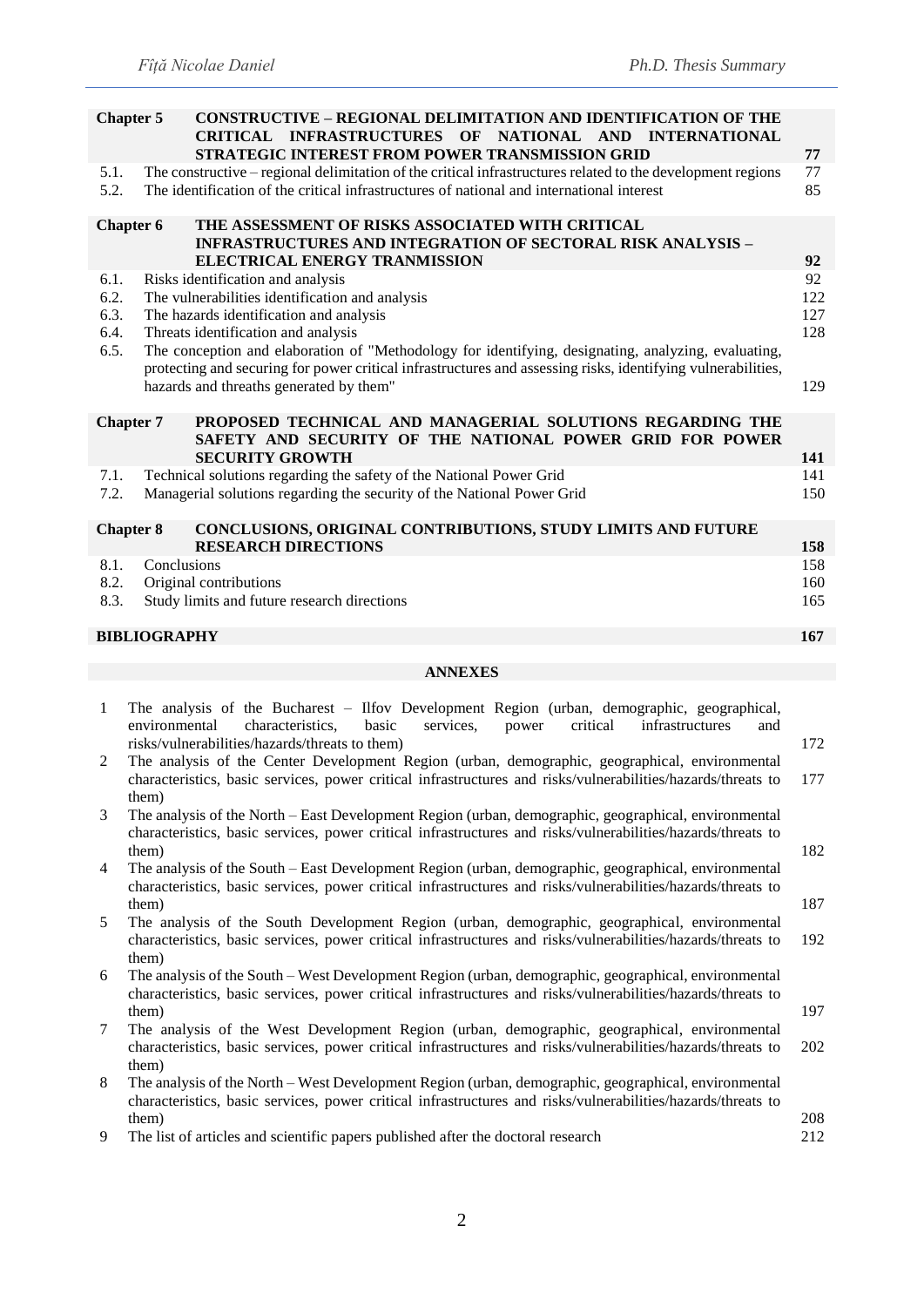#### **1. KEYWORDS**

For a better understanding of the following exposition, it is necessary to enumerate several notions specific to the field addressed: *national power grid, vulnerabilities, risks, threats, hazards, industrial risks assessment, national/european critical infrastructures protection, power substations, overhead lines, security plan for operator, power security, industrial security, national security, welfare.*

#### **2. THE THEME`S IMPORTANCE, NECESSITY AND OBJECTIVES**

#### **The theme`s importance**

The more frequent occurrence of power terrorism – *black-out* (total exit of the National Power Grid) and the use of electrical energy as a possible power weapon or pressure instrument throughout the world, makes the theme to be of great importance and topicality, knowing that certain devices and equipments within power critical infrastructures (power stations, power substations, overhead lines) can be remotely controlled by cyber attacks. The non-supply of electricity to consumers automatically causes a national crisis to start, as all sectors of the national economy depend on electricity. Once the crisis is triggered, a state of social imbalance settles that brings extreme damages to the citizen's security and national security. In this context, the National Power Grid, through the Power Transmission Grid, becomes a trategic objective of national importance as it is a generator of national and european critical infrastructures.

Romania's power security depends on energy independence in the context of sustenaible development of the European Union, therefore energy stability factors must be created by: *ensuring the need for primary resources (natural gas, oil, coal, uranium, etc.) and electricity production and limiting dependence of the imported ones; diversification of the sources of primary resources from import; of electricity production and their transport routes; increasing the level of adequacy and safety of the national transports networks regarding the interruption of electricity and natural gases; the protection of the critical infrastructures regarding the physical integrity of the power objectives; securing the jobs and workers by avoiding and/or stopping accidents/technical incidents that can lead to disruption of the national power grid.*

But Romania's power security is endangered by different *vulnerabilities* (natural and anthropic hazards), *threats* (terrorism, political instability, armed conflicts and piracy) and *hazards* (lack of raw materials needed to produce electricity supply, electrical energy used as a weapon or pressure instrument, high costs of electricity, etc.) that can attempt to National Power Grid`s safety and security.

It is considered necessary that the National Power Grid must be rigorously subjected to a sectoral risk assessment – electricity transmission, in order to identify, combat and eliminate the vulnerabilities, hazards and threats that may create the National Power Grid`s non-safety and insecurity. It is recommended that the processes of identification, evaluation and control of the risks to be carried out more proactively than reactive.

#### **The theme`s necessity**

The necessity to identify the vulnerabilities of the ultra and very high voltage critical infrastructures within the National Power Grid, results from the followings considerations:

- a) Knowing that the National Power Grid is a matter of national strategic importance, it must be constantly evaluated and monitored from the point of view of the sectoral risks – electricity transmission, in order to identify the vulnerabilities.
- b) This necessity to assess the sectoral risks also comes from the european perspective because Romania is interconnected to the European Union's power grid, system which makes the interconnection of the different overhead lines from the nordic countries to the southern countries or from western countries to the eastern countries and even to the eastern end of Russin, Vladivostok.
- c) By knowing the vulnerabilities, one can automatically identify the hazards and threats to which the National Power Grid is subjected and engaged and national/european measures or strategies for the protection and security of the national/european critical infrastructures can be created.
- d) Certain developed risk scenarios have a high level of risk with devastating effects on national security.
- e) In this context, Critical Infrastructures Protection Management, Risk Management and Occupational Health and Safety Management must form an integrated, coherent, transparent and convergent security system towards the SECURITY objective.
- f) It is considered that power critical infrastructures is the common place where the military/intelligence and civilian sides meet and the duty of each specialist (military/intelligence/civilian) is to find common means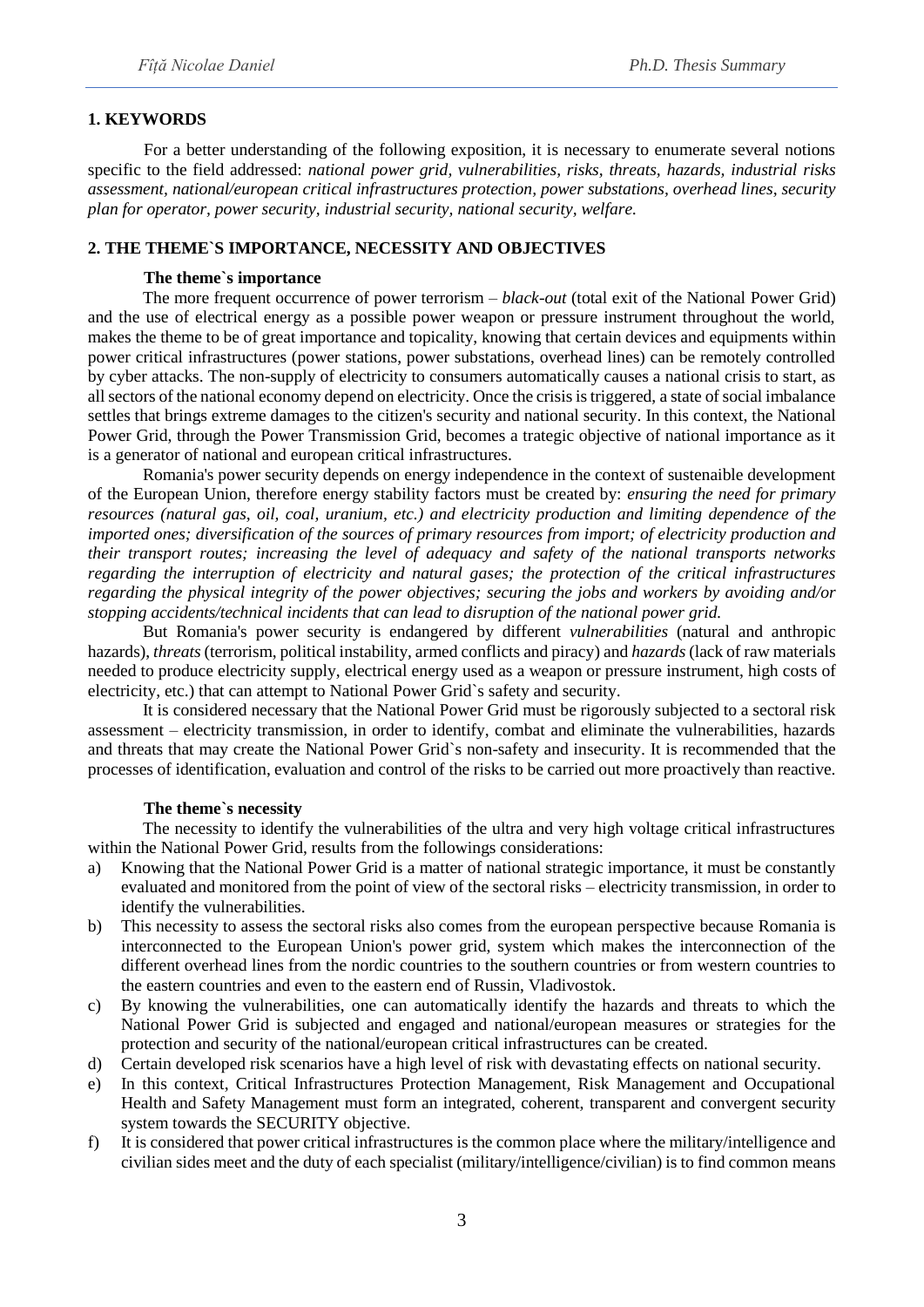of securing these critical infrastructures through their own common and tangible means that gives security and well-being to Romania, the European Union and NATO.

- g) The acces to electricity that is created by these power critical infrastructures is a common right of every citizen and it is our responsability to find together technical/military/intelligence solutions in time of peace, but also in time of crisis or war.
- h) The vulnerability of power security must be tackled and eliminated through major investment in power infrastructures (power stations, power substations and overhead lines) and specialized personnel in critical infrastructures security and the security of the National Power Grid.
- i) The issue of the security of the appliances and equipments within the power critical/normal security should not only approached from the perspective of the essential security requirements that designers and manufacturers of power appliances and equipments must take into account but by the humaninfrastructure interaction too, that is, by ensuring the occupational health and safety of the workers who use them at the respective workplace (power stations, power substations and overhead lines).
- j) The risks, hazards and threaths generated by the use by workers of power appliances and equipments within critical infrastructures constitute a particular area of the risks, hazards and threath to which they can be exposed and, as a result, they cannot be dissociated and treated separately, they must benefit from a systemic and integratated approach, which takes into account the complex set of conditions and interdependencies specific to modern work systems.
- k) All these aspects support the importance and the opportunity of the scientific research devoted to the evaluation of the sectoral risks – electricity tramsmission, the development of the assessment methods dedicated to minimizing the occupational risks that can be used by all the actors involved.

#### **Objectives**

#### *General objectives*

The main objective of the doctoral research is to define a methodological approach, as well as the specific application tools that will allow the identification, designation, analysis, assessment, protection and securing of the critical power infrastructures and the structuring of the global and specific security requirements when operating the critical power infrastructures. The targeted result consists in the elaboration and integration of tools applicable by security officers, experts or specialists on security issues and the operative personnel from power stations/substations, who work and operate with the critical infrastructures, in order to prevent and minimize the risks, to combat and eliminate vulnerabilities and combating and eliminating hazards and threats.

#### *Specific objectives*

- 1) Conducting a study on the evolution, principles of risk prevention and minimization, vulnerabilities, hazards and threats combating and eliminating and the legislative framework regarding the protection and securing of critical infrastructures and workers.
- 2) Synthesizing the typology and security features of critical power infrastructures
- 3) Structural analysis of the risks assessment process for critical power infrastructures.
- 4) Multifactorial analysis of the statistics of technical incidents, technical damages and work accidents when operating critical infrastructures.
- 5) The elaboration of a *Methodology for identifying, designating, analyzing, evaluating, protecting and securing critical power infrastructures and assessing risks, identifying vulnerabilities, hazards and threats generated by them,* applicable and simplistic, which requires documentary study in the specialized literature and knowledge of national/european law and standards for security and risks. The methodology comprises 3 component parts:
	- *Unassessed critical infrastructures within the National Power Grid (power station, power substations and overhead lines), with the following processes* :
		- *identification;*
		- *designation;*
		- *analysis.*
	- *The risks or risk factors for unassessed critical infrastructures*:
		- *evaluation;*
		- *vulnerabilites identification;*
		- *hazards identification;*
		- *threats identification.*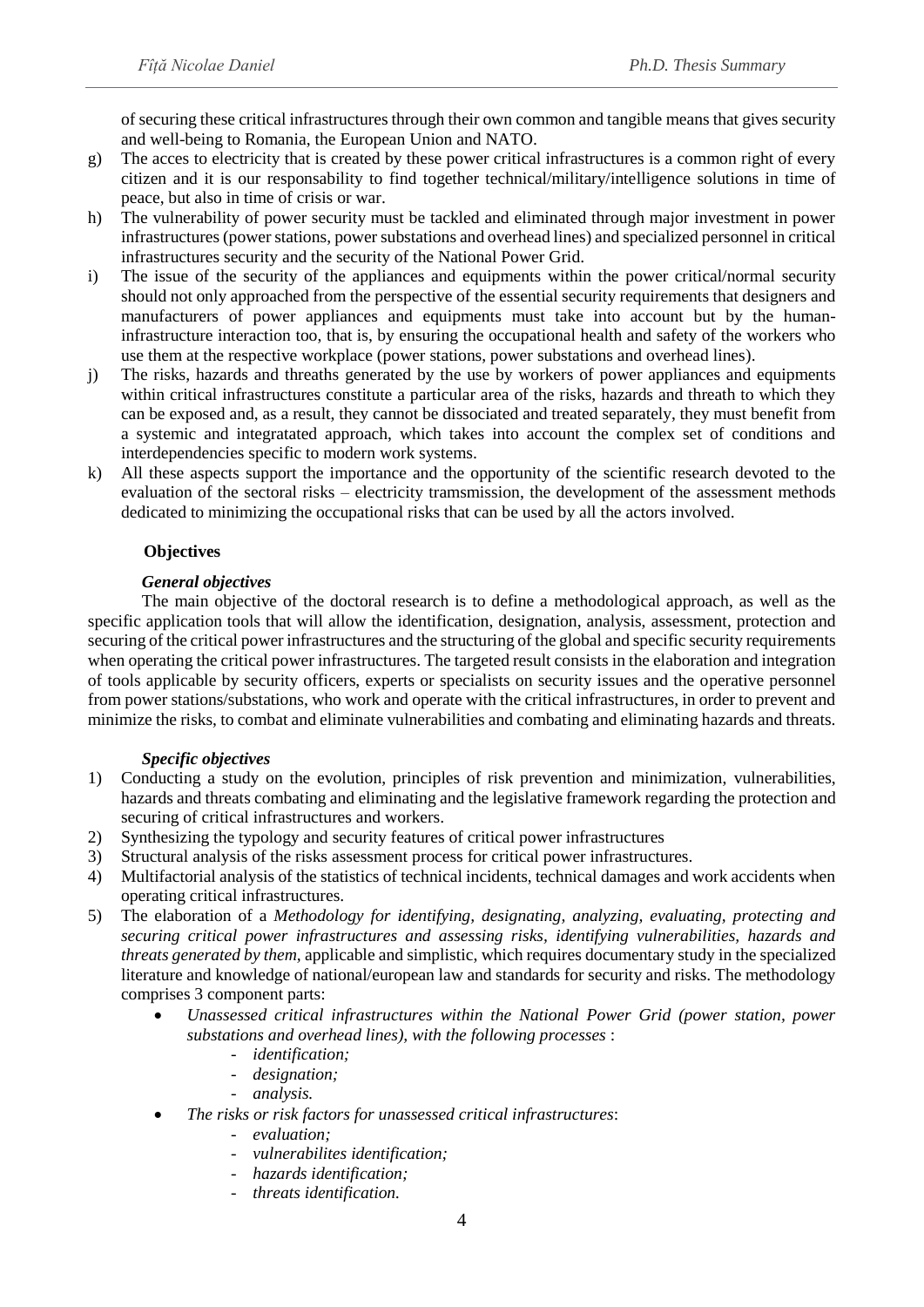- *Assessed critical infrastructures within the National Power Grid (power stations, power substations, overhead lines), with following processes*:
	- *protection measures;*
	- *security measures.*

#### **3. THE STRUCTURE OF THE DOCTORAL THESIS**

The doctoral thesis is structured on 8 chapters and comprises a total of 215 pages, 172 pages devoted to the actual scientific approach and 43 pages corresponding to the 9 annexes, 64 figures, 92 tables and 107 bibliographic references. The structure by chapters of the paper follows a process approach, whereby each chapter presents aspects that were subsequently introduced in the conception and elaboration of the methodology. Within the paper are presented synthetically and systematically my own research, which represents the result of the coordination of the efforts of documentation, data collection and processing, as well as conception.

The *first part* of the doctoral thesis is devoted to the current state of the legislative, conceptual and methodological framework addressing the critical infrastructures within the National Power Grid.

The *second part* of the doctoral thesis is devoted to the contributions regarding the identification of the vulnerabilities of the critical infrastructures within the National Power Grid of ultra high and very high voltage with international connection.

**Chapter 1**, entitled *"The legislative and structural framework for critical power infrastructures"* is dedicated to the synthetic presentation of the relevant aspects aimed at analyzing the legislative and structural framework in the field of national and european critical infrastructures and the industrial sectors where they are found, as well as generalities regarding the operation of the National Power Grid as a system for generating critical infrastructures. The results of the analyse carried out within this chapter are based on highlighting the role and importance of the critical infrastructures within the National Power Grid (power stations, power substations and overhead lines) in the context of national security.

**Chapter 2**, entitled *"The role and importance of critical infrastructures in the context of national security"* is devoted to the analysis and study of the conceptual framework of national and european critical infrastructures regarding threats, protection, safety and security, as well as power security regarding vulnerabilities, threats and hazards to her adress. The chapter also discusses the fact that electrical energy can be used as a power weapon or pressure instrument. The results of the analysis and study carried out in this chapter are based on highlighting the need to assess the risks associated with the critical infrastructures and to integrate the sectoral risk assessment related to the National Power Grid in the context of identifying vulnerabilities, threats and hazards to it. The results of the analysis carried out within the methodology of risk assessment associated with critical infrastructures and the integration of sectoral risk assessment are based on the necessity of the theme of this doctoral thesis.

**Chapter 3**, entitled *"The methodology of risk assessment associated with critical infrastructures and the integration of sectoral risk assessment"* is dedicated to the conceptual and legislative analysis, as well as to the overall presentation of the methodology for assessing the risks associated with critical infrastructures and integrating the risk assessment sectoral risk. This method will evaluate the sectoral risks related to the critical infrastructures of the power sector, electricity transmission subsector and present the steps that must be followed in the process of identifying and evaluating the different possible risk scenarios that may endanger the National Power Grid. Once the method is known and applied correctly by the users, it is possible to proceed to the actual assessment of the risks associated with the critical power infrastructures, but not before modeling (constructing) the maps related to the Power Transmission Grid.

**Chapter 4**, entitled *"Modeling with GIS of the Power Transmission Grid – Strategic objective of national importance*" is dedicated to the general presentation of the GIS (Geographical Information System) spatial modeling and analysis program, as well as to the modeling (cartographic representation in the Stereographic Projection 1970) maps of 220 kV and 400 kV within Power Transmission Grid from Romania. Once the 220 kV and 400 kV maps are modeled (built), constructive – regional delimitation and the identification of the critical infrastructures of national and international strategic interest within the Power Transmission Grid can be started.

**Chapter 5**, entitled *"The constructive – regional delimitation and the identification of the critical infrastructures of national and international strategic interest from the Power Transmission Grid"* is dedicated to the constructive – regional delimitation of the infrastructures for the development region in Romania, as well as identifying critical infrastructures of national strategic interest with international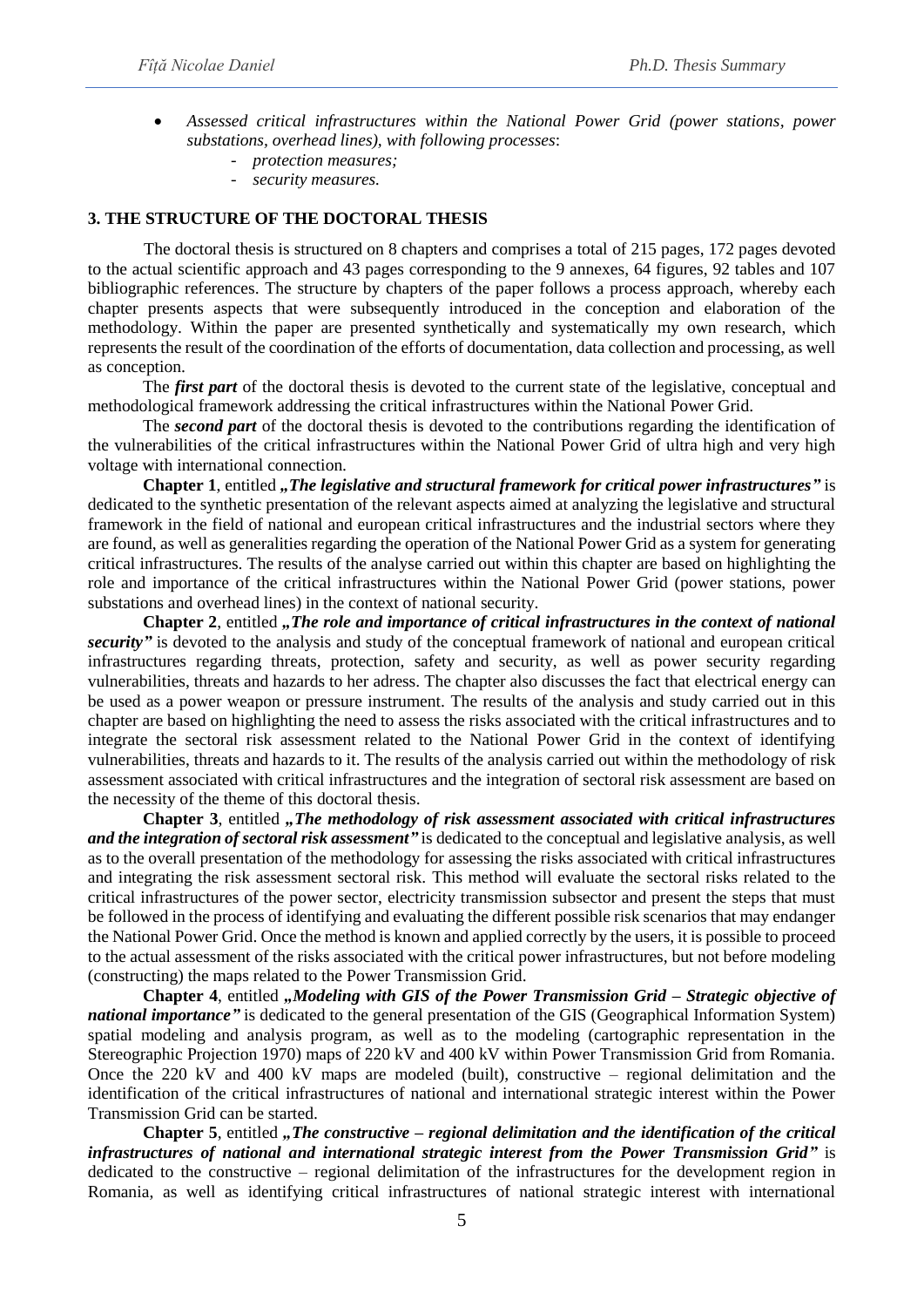connection, critical infrastructures that can become of national strategic interest and with possible international connection, and critical infrastructures that can become of international strategic interest and with possible national connection, for the purpose of safety and security of the National Power Grid and of the neighboring power systems. The results of the delimitation and identification of the critical infrastructures carried out in this chapter are based on the need to evaluate the risks associated with critical infrastructures and to integrate the sectoral risk assessments related to the National Power Grid in the context of identifying vulnerabilities, threats and hazards to it.

**Chapter 6**, entitled *"Assessment of risks associated with critical infrastructures amd integration of sectoral risks analyzes – Power Transmission Grid"* is dedicated to the assessment of risks associated with critical power infrastructures according to the 4 risk scenarios (technical incident, technical damage, natural calamity and terrorist attack), a risk identification and analysis (sectoral, natural, technological, biological and occupational health and safety), vulnerabilities, hazards and threats, as well as the conception and elaboration of the *"Methodology for identifying, designating, analyzing, evaluating, protecting and securing the critical power infrastructures and assessing the risks, identifying the vulnerabilities, hazards and threats generated by them".* The results obtained from the asssessment of the risks associated with the critical power infrastructures and the identification of vulnerabilities, hazards and threats within this chapter are the basis for highlighting the need to improve the safety and security of the National Power Grid by implementing technical and managerial solutions, as well as the design and elaboration a new methodology for identifying, designating, analyzing, evaluating, protecting and securing critical power infrastructures. This chapter is the base of the present doctoral thesis.

**Chapter 7**, entitled *"Proposed technical and managerial solutions regarding the safety and security of the National Power Grid for the purpose of increasing the power security"* is dedicated to the suggestions of technical and managerial solutions following the assessment of the risks associated with the critical power infrastructures. The technical and managerial solutions proposed by the author following the assessment of the risks associated with the critical power infrastructures and the identification of vulnerabilities, hazards and threats within this chapter, are the basis of the safety and security of the National Power Grid.

**Chapter 8**, entitled *"Conclusions, Original Contributions, Study Limits and Future Development*  **Direction**" is dedicated to the conclusions, original contributions and study limits and future development directions of the author of this doctoral thesis. The detailed presentation of the conclusions, original contributions and the study limitation and future directions of development, described, highlights the need and applicability of the present doctoral thesis in the power industrial field or other industrial fields. Within this chapter are presented the main aspects of the study and analysis of concepts, phenomena, method, applications and the obtained results. The presentation of the personal contributions in the field of the topic studied in the doctoral thesis is structured on the 2 components, theoretical contributions, respectively applicative contributions, a special attention being paid to the way in which they can be implemented and exploited. The main research directions in which effort to prevent, reduce, combat, astop and eliminate risks, vulnerabilities, hazards and threats for the protection and security on infrastructures and the occupational health and safety of workers operating critical infrastructures have also been identified.

*The degree of novelty* of the paper consists in the gradual, procedural approach, based on the latest knowledge, theories, principles and assumptions in the field of protection and security of critical infrastructures and risk management, in a form that allows to understand the concepts, phenomena, analysis of different types of risks associated with the critical infrastructures analyzed and assessed. The method proposed in chapter 6 can be appreciated as a novelty at national level.

*The degree of complexity*. Considering the nature of the critical infrastructures approached, the importance of the legislative and regulatory context, the information explosion, as well as the evolution of scientific research in the field of security, for the conceptualization of the system and the theoretical foundation of the models used, for the elaboration of the methodology of risk assessment, knowledge from several fields (electrical and industrial engineering, national security, energy security, industrial security, occupational safety and health, etc.) was required, which gives the doctoral thesis an interdisciplinary and multidisciplinary character.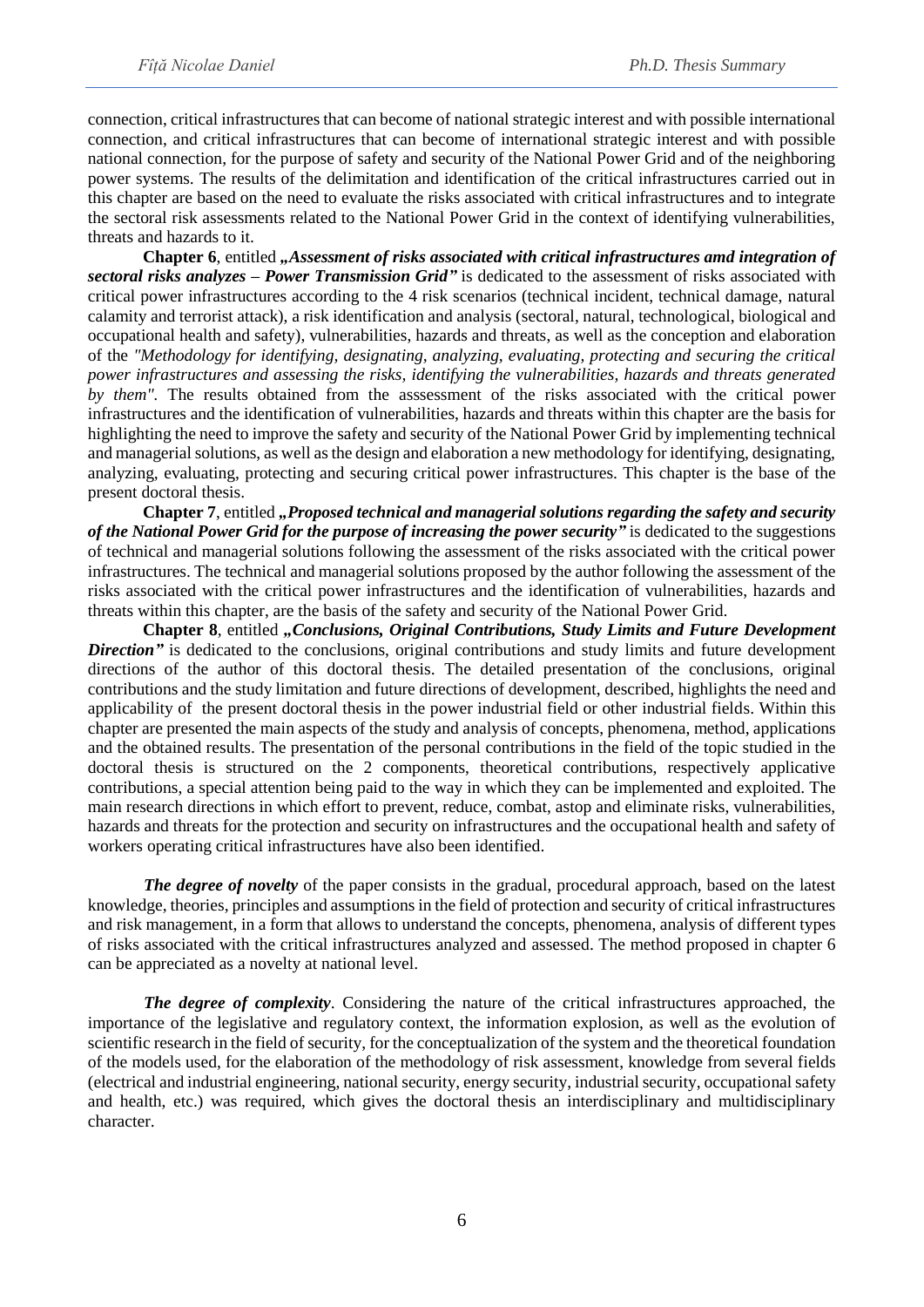#### **4. CONTRIBUTIONS**

#### **Original contributions**

The present doctoral thesis describes original tools and solutions for supporting:

- state authorities on national security, economic security, power security issues;
- owners/operators for national or european critical infrastructures;
- security officers;
- security experts and specialists;
- workers (operating personnel from power station, power substations, maintenance personnel and dispatching personnel).

and other stakeholders in fulfilling the obligations set out in european and national legislation regarding:

- the prevention and reduction of the sectoral risks;
- the prevention and reduction of the natural risks;
- the prevention and reduction of the technological risks;
- the prevention and reduction of the biological risks;
- the prevention and reduction of the occupational health and safety risks;
- the prevention, combating and elimination of the vulnerabilities;
- the prevention, combating and elimination of the hazards;
- the prevention, combating and elimination of the threats.

I consider that the theoretical foundations and methodological and applicative tools that we have developed during the doctoral period, summarized in what follows, represent original contributions in the field of research aimed at increasing the level of security of the national and european critical infrastructures and of course, the human factor. The personal contributions in the mentioned field include both theoretical and practical aspects.

#### **From the point of view of bibliographic researches and the analysis of the current state of the subject approached:**

- carrying out an analysis on the national and european legislative framework regarding the protection and security of the national and european critical infrastructures, based on an extensive, diversified and very current bibliography;
- the objective of the author of this doctoral thesis is to develop a simplistic and applicable methodology for identifying, designating, analyzing, evaluating, protecting and securing the critical power infrastructures and risk assessment, identifying vulnerabilities, hazards and threats generated by them;
- the bibliographic references reflect a constant concern for the most recent and relevant research in the field of protection and security of the national and european critical infrastructures and with a focus on the specific field of power security, proving a special interest for keeping the information current.

#### **From the point of view of establishing the research objectives:**

- identifying, based on the assessments and analyzes performed, the difficulties and problems in the field of protection and security of the national and european critical infrastructures relevant to the specific aspects related to the risks generated by them and accordingly establishing the research objective of theis doctoral thesis.
- the identification of the specific objectives and the clear establishment of the action and research directions for achieving the intermediate objectives circumscribed to the thematic of the doctoral thesis based on carefully selected criteria;
- Identifying the possibility of developing a methodology for identifying, designating, analyzing, evaluating, protecting and securing critical power infrastructures and analyzing the risks, vulnerabilities, hazards and threats generated by them, which comes in security officers, experts and specialists on security issues help.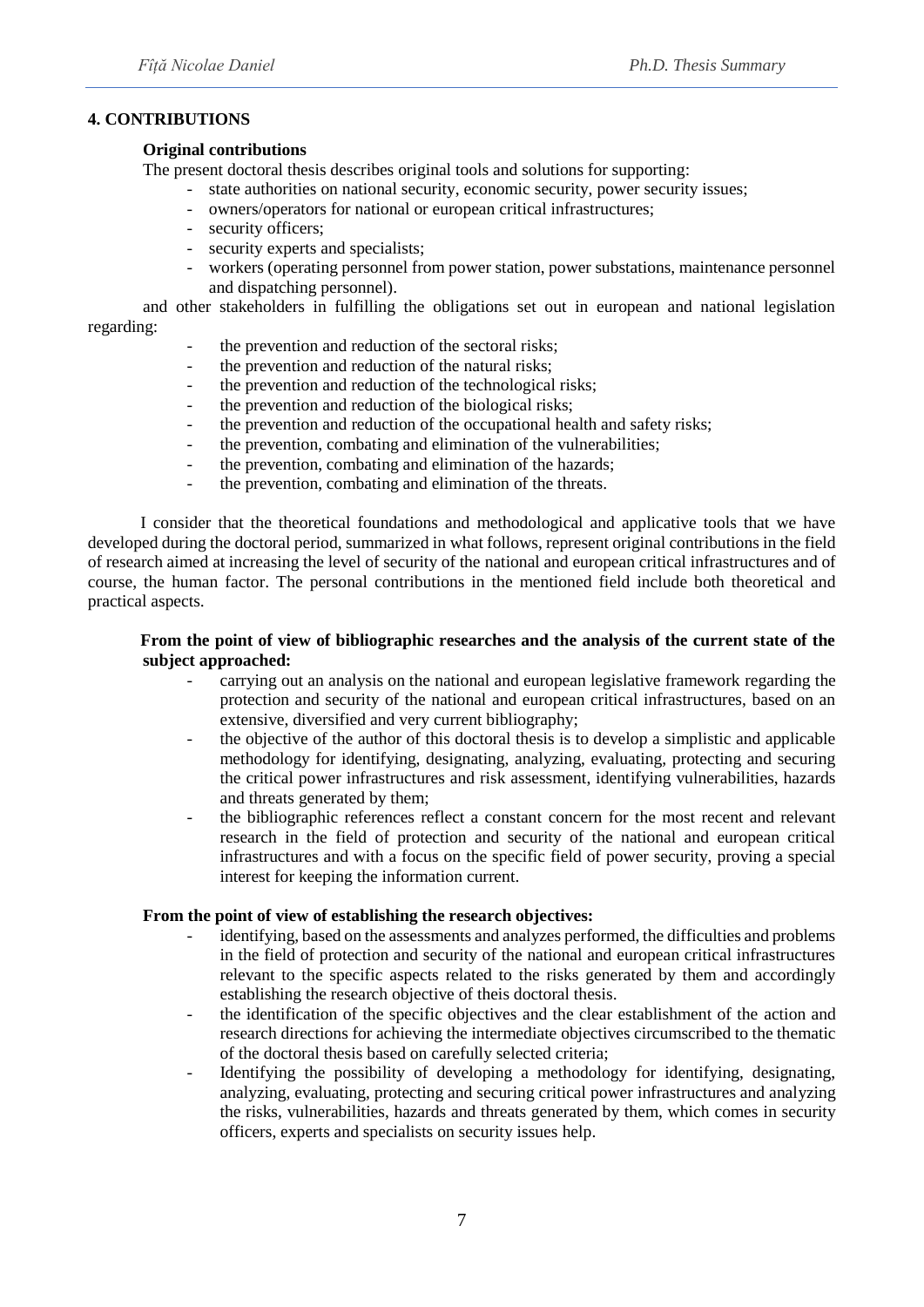#### **Theoretical contributions:**

- The structure of the european pyramidal legislative system regarding critical infrastructures;
- The structure of the national system operation regarding critical infrastructures;
- The structure of the Operator Security Plan OSP;
- The scheme of the interdependencies of the sectors of the national economy;
- The scheme of the purposes and requirements of National Power Grid;
- The organizational chart of the National Power Grid operation in Romania;
- National Power Grid status scheme;
- The logic diagram of National Power Grid states and the transition mode from one state to another;
- The typology of the defects in the operation of National Power Grid;
- Infrastructure classification scheme;
- The organization chart of the dynamics of the hazards and threats to the critical infrastructure;
- Organizational chart of the threats to critical infrastructures stages (Risk Assessment Risk Identification – Vulnerability Identification – Threats and Hazards Indentification);
- The scheme of the structure and the modalities of ensuring the power security;
- The scheme of power security policies;
- The organizational chart of threats, vulnerabilities and hazards to power security;
- The principle diagram of the electrical energy use as a power weapon or pressure instrument;
- The logical scheme of using the pressure means in the favor of the promotion and the gain;
- The logical scheme of power chain operation (producer consumer) with or without the state intervention;
- The logical scheme (algorithm): Electrical energy  $-$  possible power weapon or pressure intrument;
- The scheme of the european legislative pyramid system regarding the evaluation of sectoral risks;
- The scheme of the romanian legislative pyramid system regarding the evaluation of sectoral risks;
- The scheme of risks scenarios types;
- The organizational chart of the detailed description of the sectoral risk assessment stages:
	- *Stage 1 – Risk scenarios construction;*
	- *Stage 2 – Risk scenarios prioritizing and selection;*
	- *Stage 3 – The assessment of the probability and impact;*
	- *Stage 4 – The modality of risk calculation and uncertainly analysis*
	- *Stage 5 – The intervention capacity analysis.*

#### **Practical and applicative contributions:**

- The map of the cartographic representation in the Stereographic Projection 1970 of the 400 kV power substations and overhead lines from Romania;
- The map of the cartographic representation in the Stereographic Projection 1970 of the 220 kV power substations and overhead lines from Romania;
- The map of the cartographic representation in the Stereographic Projection 1970 of the 400 kV and 220 kV power substations and overhead lines from Romania;
- The map of the cartographic representation in the Stereographic Projection 1970 of the 400 kV and 220 kV power substations and overhead lines from Romania, by highlighting the transformation elements (autotransformers);
- The map of the cartographic representation in the Stereographic Projection 1970 of power substations and overhead lines from Romania, with international connection;
- The map of the cartographic representation in the Stereographic Projection 1970 of the critical infrastructure from Romania related to the 8 development regions;
- The map of the constructive delimitation (modeling) of all the critical infrastructures related to the 8 regions of regional development in Romania;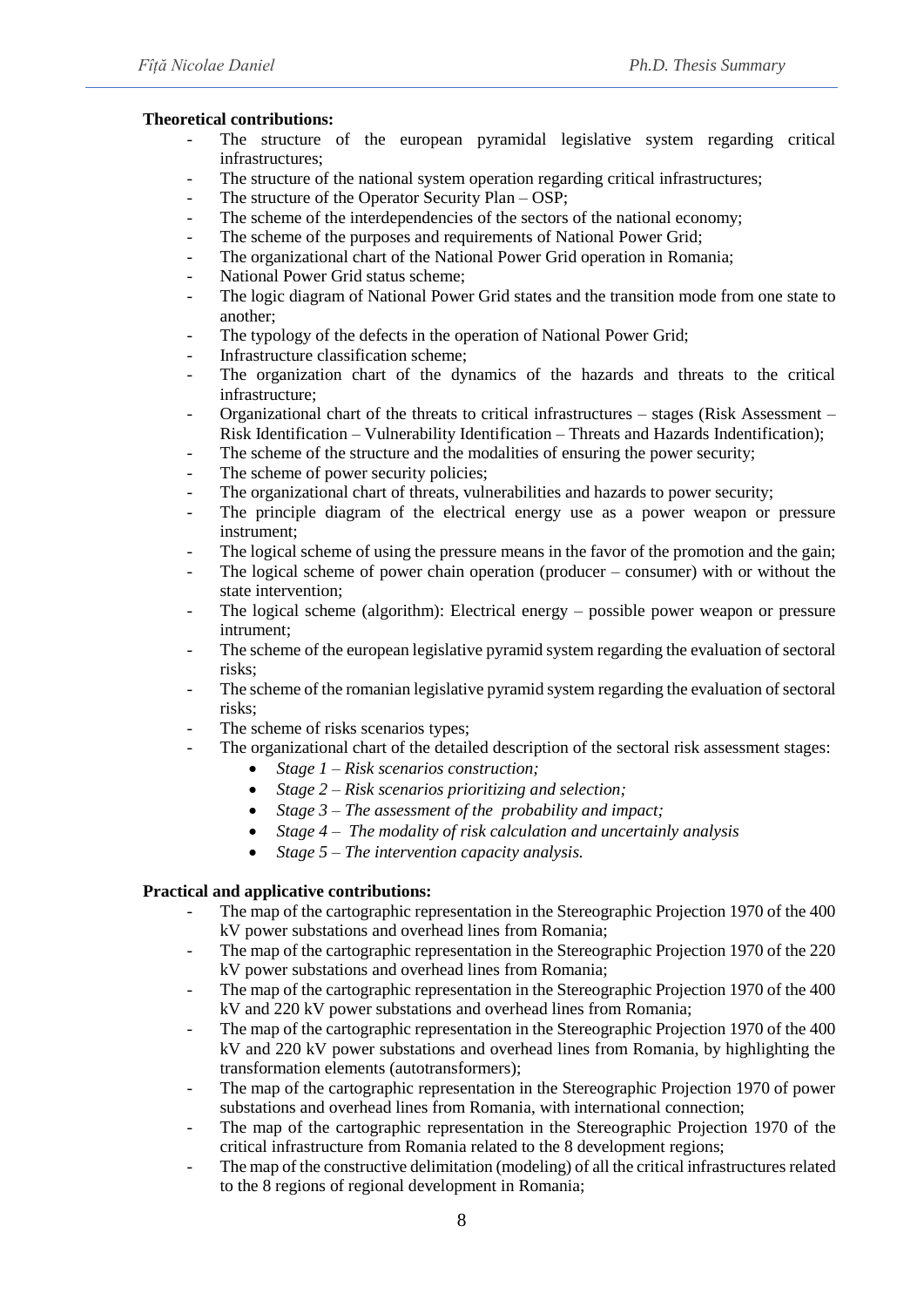- The map of critical infrastructures of national interest with international connection;
- The map of critical infrastructures that can become of national interest and with possible international connection;
- The map of critical infrastructures that can become of international strategic interest and with possible national connection;
- The conception and elaboration of the Methodology for identifying, designating, analyzing, evaluating, protecting and securing critical power infrastructures and analyzing the risks, vulnerabilities, hazards and threats generated by them;
- The sectoral risks analysis electricity transmission;
- The identification of the risk scenarios Techical Incident 110 kV 750 kV power substation:
	- *Sequential and causal development of phenomena and events in the event of a Technical Incident - 110 kV – 750 kV power substation;*
	- *Risk scenario 1 (sequential and causal development) – Technical Incident → Lightning → Explosion → Fire → Interruption in the electricity supply to consumers;*
- The identification of risk scenarios Technical Damage 110 kV 750 kV power substation:
	- *Sequential and causal development of phenomena and events in the event of a Technical Damage;*
	- *Risk scenario 2 (sequential and causal development) – Technical Damage – Succesion of Techical Incidents – Total exit from National Power Grid function;*
	- *Risk scenario 3 (sequential and causal development) – Natural Calamity – Total exit from National Power Grid function;*
	- *Risk scenario 4 (sequential and causal development) – Terrorist Attack – Total exit from National Power Grid function;*
- The risk scenarios assessment on National Power Grid:
	- *Risk scenario 1 (sequential and causal development) – Technical Incident → Lightning*  $\rightarrow$  *Explosion*  $\rightarrow$  *Fire*  $\rightarrow$  *Interruption in the electricity supply to consumers;*
	- *Risk scenario 2 (sequential and causal development) – Technical Damage – Succesion of Techical Incidents – Total exit from National Power Grid function;*
	- *Risk scenario 3 (sequential and causal development) – Natural Calamity – Total exit from National Power Grid function;*
	- *Risk scenario 4 (sequential and causal development) – Terrorist Attack – Total exit from National Power Grid function.*
- The natural risks analysis (causes, effects, impact):
	- *Storm – Tornado;*
	- *Flood;*
	- *Drought – Heat – Fire;*
	- *Frost – Snow – Chica – Snow Avalanches;*
	- *Landslides;*
	- *Earthquakes.*
- The technological risks analysis (causes, effects, impact):
	- *Technical Incident;*
	- *Technical Damage.*
- The biological risks analysis (causes, effects, impact):
	- *Epidemic;*
	- *Epizootic/Zoonosis.*
- The occupational health and safety risks analysis (causes, effects, impact):
	- *Failure to implement national Occupational Health and Safety norms at organizational management level;*
	- *Failure to comply with the electrical safety norms at the lucrative level (workers – operating personnel).*